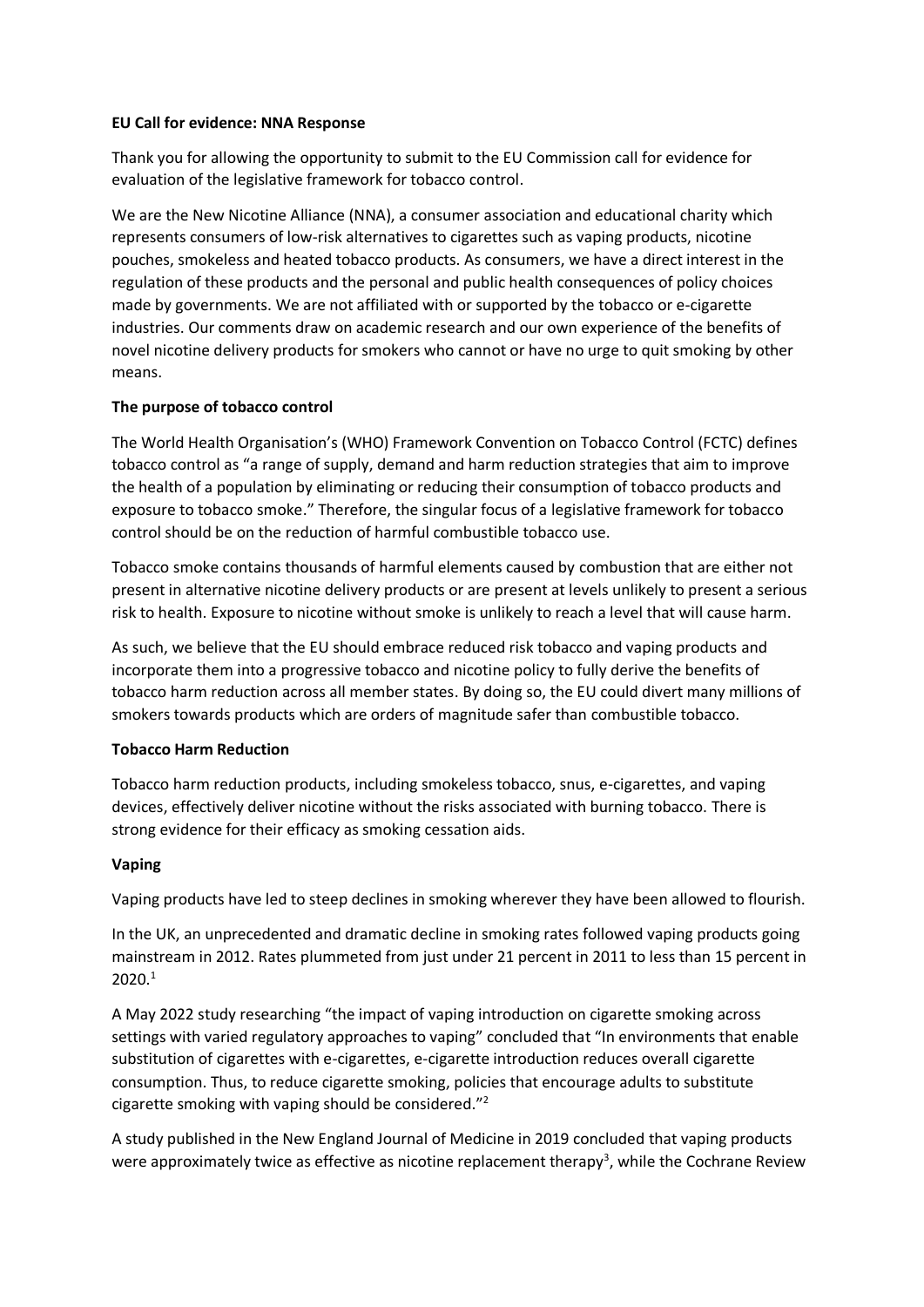also concluded in September 2021 that smokers are more likely to quit using an e-cigarette than traditional NRT methods.<sup>4</sup>

Furthermore, other research shows that in countries where liberal policies towards electronic cigarettes and vaping have been adopted, the decrease in smoking rates is twice as fast as the global average. 5

### **Snus**

We believe that it would be beneficial to public health to lift the European Union ban on snus.

There is no reason to stop any smoker from choosing snus as an alternative to smoking. The snus ban has no basis in science, policy or ethics. *The Lancet's* Global Burden of Diseases, Injuries, and Risk Factors Study 2016 states that: "Based on available evidence, for chewing tobacco RRs were significantly higher than one for oral cancer and oesophageal cancer, while for snus or snuff we did not find sufficient evidence of a RR greater than one for any health outcome."<sup>6</sup>

The lowest smoking rate in Europe (7%) is in Sweden, where many nicotine users use snus. In Norway, daily smoking among young women (age 16-24) reached 1% in 2019 and remained at that level in 2021. This is already a real "smoke-free generation", and it has been achieved very quickly and by consent.

### **Heated tobacco**

Heated tobacco is probably the closest experience to smoking of all safer nicotine products and therefore has the potential to attract smokers for whom vaping has not worked. An assessment by The UK Committee on Toxicity in 2017 estimated that the products "showed a decrease in the harmful and potentially harmful compounds (HPHCs) to which the user would be exposed, compared to the HPHCs from a conventional cigarette … there were some HPHCs where the reduction was approximately 50%, and the reduction in other HPHCs was greater than 90%."<sup>7</sup>

This year, The Cochrane Library published a review of high-level randomised controlled trials on heated tobacco and concluded that: "Heated tobacco probably exposes people to fewer toxins than cigarettes, but possibly more than not using any tobacco." They go on to say that they are *moderately* confident that the former is the case.<sup>8</sup>

In the United States, the Federal Drug Administration (FDA) has deemed one heated tobacco product as presenting reduced exposure to toxins and of benefit to the health of the population.<sup>9</sup> In Japan and South Korea, widespread use of heated tobacco products has caused dramatic declines in combustible cigarette sales and evidence is starting to emerge that this has led to a measurable reduction in hospitalisations from respiratory diseases associated with smoking.

#### **Nicotine Pouches:**

Nicotine pouches are similar to snus in that the user derives nicotine through their gum from a pouch placed under the lip, but the contents are flavoured nicotine infused fillers like plant-based fibres instead of pasteurised tobacco. They are currently sold as consumer products in many countries and that should continue. However, light touch regulation could be applied to deter unscrupulous sellers and ensure that nicotine pouches do not fall into the hands of young people, while still allowing adult smokers access to these potentially beneficial products.

#### **Restrictions protect the cigarette trade**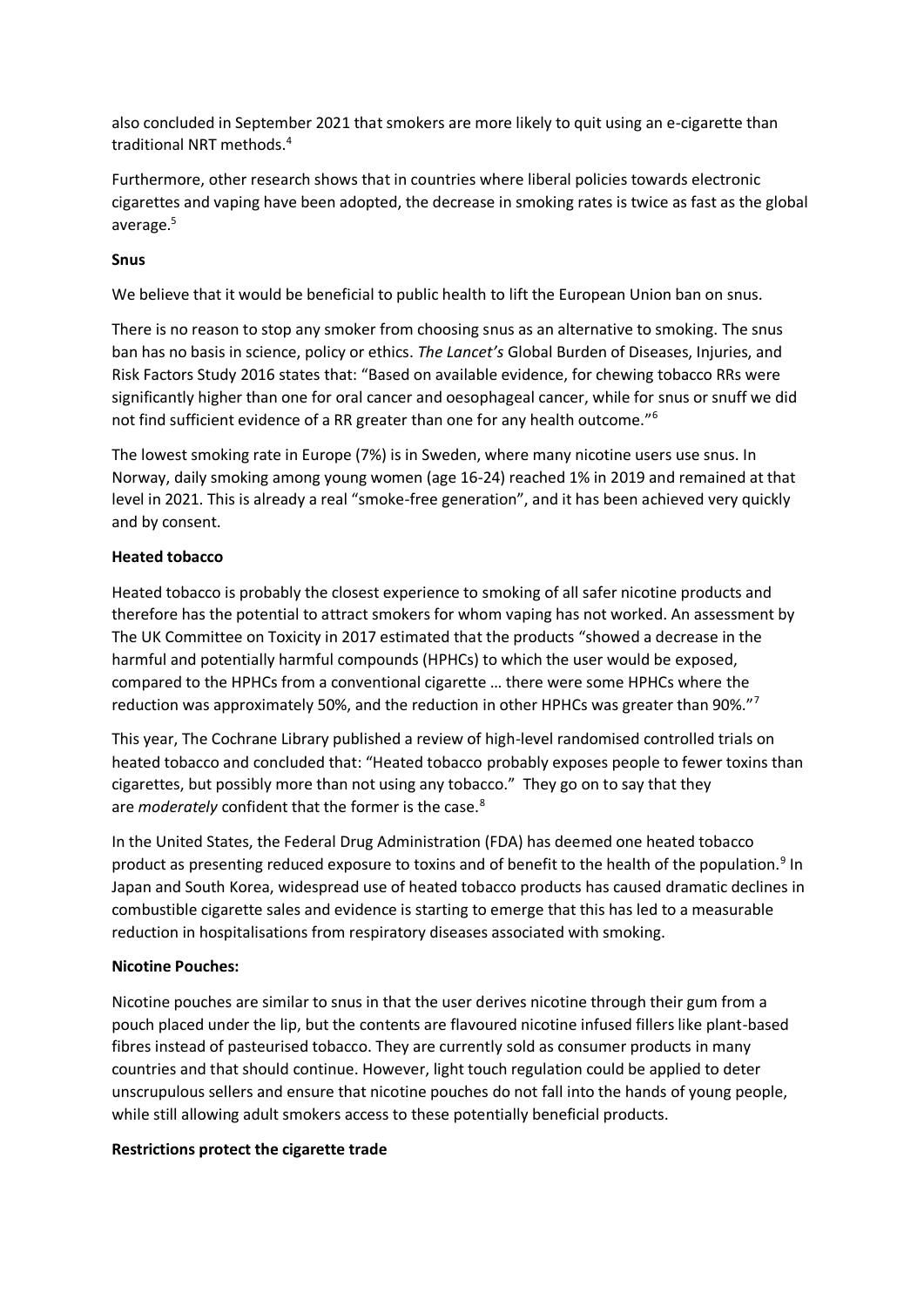Restrictions on reduced risk tobacco and nicotine products obstruct smokers' access to alternatives which can help them quit. This effectively protects the combustible cigarette trade against competition from far safer nicotine delivery methods. This is counterproductive to public health and is contrary to the aim of tobacco control to counter the harms of tobacco smoke.

The World Health Organization has recognized that vaping is an alternative to smoking, it states that "ENDS/ENNDS and cigarettes are substitutes – higher cigarette prices are associated with increased ENDS/ENNDS sales."<sup>10</sup> This is equally true of other non-combustible nicotine products such as snus, heated tobacco and nicotine pouches. As substitutes to smoking, burdens placed on reduced risk products inevitably favour sales of traditional cigarettes.

# **Taxation**

Smoke-free products function as *economic substitutes* for cigarettes. If their cost increases relative to smoking, the demand for cigarettes will increase. Evidence for substitution comes from analyses of the effects of measures to control e-cigarette use. Empirical and market data also support this.<sup>11 12</sup> 13

Pesko and colleagues (2020) examined adult tobacco use and price data and concluded<sup>14</sup> that "a proposed national e-cigarette tax of \$1.65 per millilitre of vaping liquid would raise the proportion of adults who smoke cigarettes daily by approximately one percentage point, translating to 2.5 million extra adult daily smokers compared to the counterfactual of not having the tax."

### **Flavours**

Flavours are integral to the appeal of low-risk alternatives to cigarettes. Many consumers emphasise their exit from smoking is maintained by preferring non-tobacco flavours in smoke-free products. Restrictions on flavours can be damaging. Research studying flavours in e-cigarettes and their impact on smoking found that "adults who began vaping nontobacco-flavored e-cigarettes were more likely to quit smoking than those who vaped tobacco flavors.<sup>"15</sup> Furthermore, bans on flavours have been shown to increase smoking rates in jurisdictions where they have been enacted.<sup>16</sup>

# **Health warnings**

The EU's Tobacco Products Directive (TPD) demands that health warnings are applied to vaping products. Because they look like the warnings applied to cigarettes, this plays into confusion about nicotine and contributes to smokers' unwillingness to switch. The warning covers 30% of the pack and is in bold black and white: it reads: "*This product contains nicotine which is a highly addictive substance*."

In a survey for Action on Smoking and Health, the most common reason given by smokers for not trying e-cigarettes was "*I do not want to substitute one addiction for another*".<sup>17</sup> Researchers at London South Bank University found evidence that these warnings deter smokers from switching from smoking to vaping.<sup>18</sup>

# **Conclusion and policy recommendations**

Nicotine is the primary reason people smoke, but nicotine itself is not the cause of smoking-related disease. Low-risk alternatives all share a common characteristic – they do not involve combustion and there is no smoke to inhale. They do, however, provide nicotine and can satisfy smokers who would not otherwise wish to quit or would find it hard to quit. Though not harmless, they are *much less harmful* – with likely risk reductions of one to two orders of magnitude. When smokers completely switch from smoking to a low-risk product, they avoid nearly all the incremental health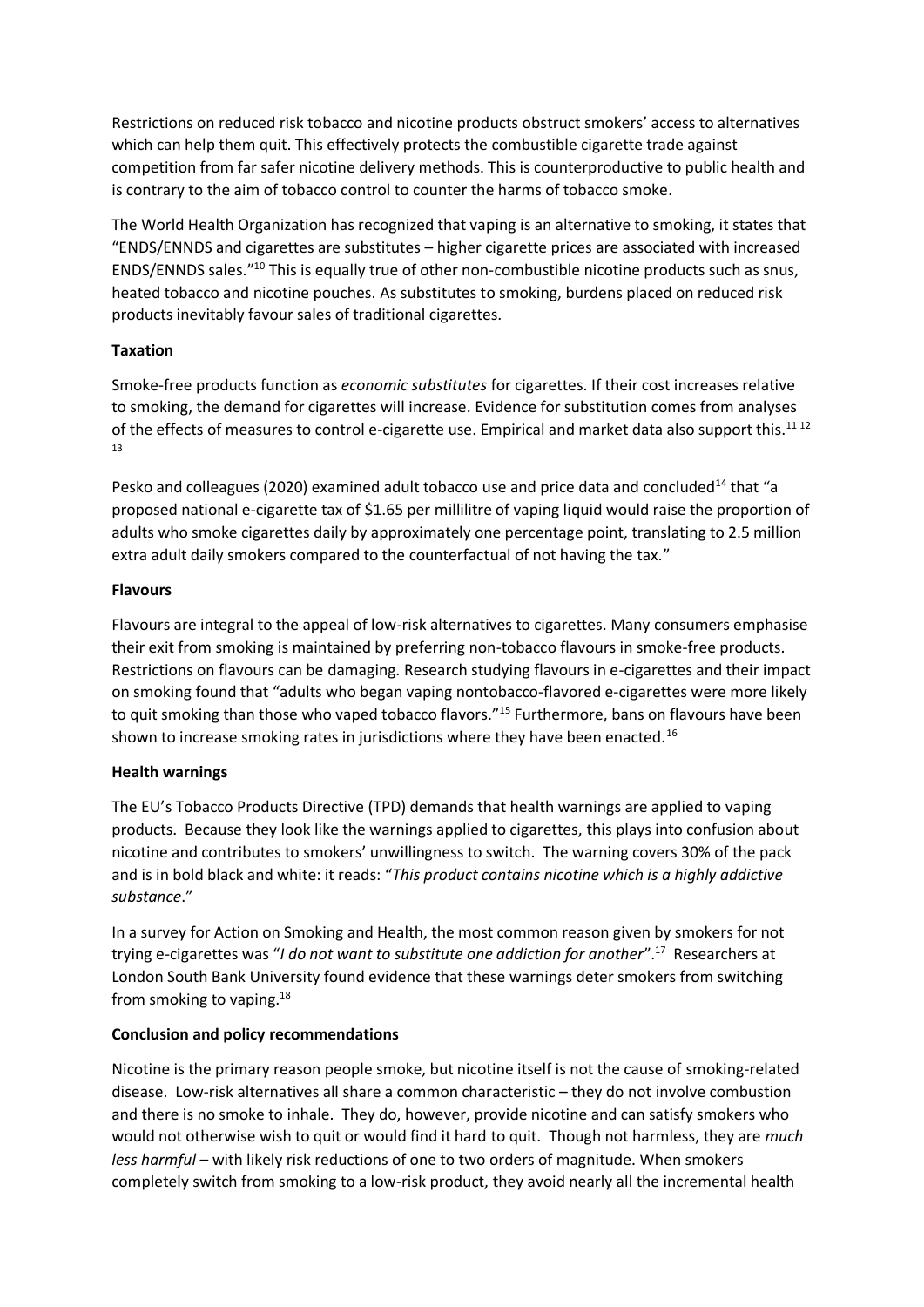risks of continued smoking. This allows for 'harm reduction', a well-established concept in public health policy, for example, in drugs, alcohol and HIV. This concept should be central to tobacco control policy throughout the EU.

We do not believe traditional tobacco control measures are effective without also recognising the potential benefits of harm reduction. We are concerned that consensus positions of tobacco control and medical organisations reflect the measures they find agreeable, not necessarily what will work to maximise the number of smokers who quit combustible tobacco or switch to safer forms of nicotine use.

In our view, the key strategy for reducing smoking prevalence across Europe, especially in individuals and communities where smoking is deeply entrenched, is switching from high-risk smoked products to low-risk smoke-free products. This is a more straightforward pathway to follow for many smokers because it does not demand the user gives up nicotine or many of the sensory or behavioural aspects of smoking. Yet switching is likely to reduce health risk by 95% or more.

We believe our approach, relying on the consent and informed choices of those affected, could lead to ambitious public health targets being achieved. A focus on combatting the effects of tobacco smoke rather than nicotine can result in an improvement in long-term health outlook and life expectancy across the EU, along with improvements in wellbeing and fitness and significant budget savings for current smoking households.

<sup>1</sup> Smoking Toolkit Study (England)[: https://smokinginengland.info/graphs/top-line-findings](https://smokinginengland.info/graphs/top-line-findings)

<sup>&</sup>lt;sup>2</sup> Wu DC, Essue BM, Jha P, Impact of vaping introduction on cigarette smoking in six jurisdictions with varied regulatory approaches to vaping: an interrupted time series analysis, *BMJ* 

*Open* 2022 <https://bmjopen.bmj.com/content/12/5/e058324.info>

<sup>&</sup>lt;sup>3</sup> A Randomized Trial of E-Cigarettes versus Nicotine-Replacement Therapy, Hajek et al, February 2019, <https://www.nejm.org/doi/10.1056/NEJMoa1808779>

<sup>&</sup>lt;sup>4</sup> Hartmann-Boyce J, McRobbie H, Butler AR, Lindson N, Bullen C, Begh R, et al. Electronic cigarettes for smoking cessation. Cochrane Database Syst Rev,

<https://www.cochranelibrary.com/cdsr/doi/10.1002/14651858.CD010216.pub6/full>

<sup>&</sup>lt;sup>5</sup> Vaping Works. International Best Practices: United Kingdom, New Zealand, France and Canada. Property Rights Alliance, 2021[. https://www.propertyrightsalliance.org/wp-content/uploads/PRA\\_VapingWorks.pdf](https://www.propertyrightsalliance.org/wp-content/uploads/PRA_VapingWorks.pdf) <sup>6</sup> Siddiqi, K., Husain, S., Vidyasagaran, A. *et al*. (2020). Global burden of disease due to smokeless tobacco consumption in adults: An updated analysis of data from 127 countries. *BMC Medicine*, *18*(1), 1–22. <https://bmcmedicine.biomedcentral.com/articles/10.1186/s12916-020-01677-9>

<sup>7</sup> COT: *Toxicological evaluation of novel heat-not-burn tobacco products*, December 2017: [https://cot.food.gov.uk/sites/default/files/heat\\_not\\_burn\\_tobacco\\_summary.pdf](https://cot.food.gov.uk/sites/default/files/heat_not_burn_tobacco_summary.pdf)

<sup>8</sup> Cochrane Library: *Heated tobacco products for smoking cessation and reducing smoking prevalence*, January 2022:<https://www.cochranelibrary.com/cdsr/doi/10.1002/14651858.CD013790.pub2/full>

<sup>9</sup> *FDA Authorizes Marketing of IQOS Tobacco Heating System with 'Reduced Exposure' Information*, July 2020: [https://www.fda.gov/news-events/press-announcements/fda-authorizes-marketing-iqos-tobacco-heating](https://www.fda.gov/news-events/press-announcements/fda-authorizes-marketing-iqos-tobacco-heating-system-reduced-exposure-information)[system-reduced-exposure-information](https://www.fda.gov/news-events/press-announcements/fda-authorizes-marketing-iqos-tobacco-heating-system-reduced-exposure-information)

<sup>&</sup>lt;sup>10</sup> WHO (2016). Electronic Nicotine Delivery Systems and Electronic Non-Nicotine Delivery Systems (ENDS/ENNDS). Conference of the Parties to the WHO FCTC Seventh session. FCTC/COP/7/11 November 2016.

<sup>11</sup> Corrigan, J. R., O'Connor, R. J., & Rousu, M. C. (2020). Which smokers adopt e-cigarettes and at what price? An experimental estimation of price elasticity of demand and factors correlated with e-cigarette adoption. *Addictive Behaviors*, *105*, 106324. <https://www.ncbi.nlm.nih.gov/pmc/articles/PMC7050403/>

<sup>12</sup> Stoklosa, M., Drope, J., & Chaloupka, F. J. (2016). Prices and e-cigarette demand: Evidence from the European Union. *Nicotine and Tobacco Research*, *18*(10), 1973–1980. [https://academic.oup.com/ntr/article](https://academic.oup.com/ntr/article-abstract/18/10/1973/2223112?redirectedFrom=fulltext)[abstract/18/10/1973/2223112?redirectedFrom=fulltext](https://academic.oup.com/ntr/article-abstract/18/10/1973/2223112?redirectedFrom=fulltext)

<sup>&</sup>lt;sup>13</sup> Grace, R. C., Kivell, B. M., & Laugesen, M. (2015). Estimating cross-price elasticity of e-cigarettes using a simulated demand procedure. *Nicotine and Tobacco Research*, *17*(5), 592–598.

<https://academic.oup.com/ntr/article-abstract/17/5/592/1034045?redirectedFrom=fulltext>